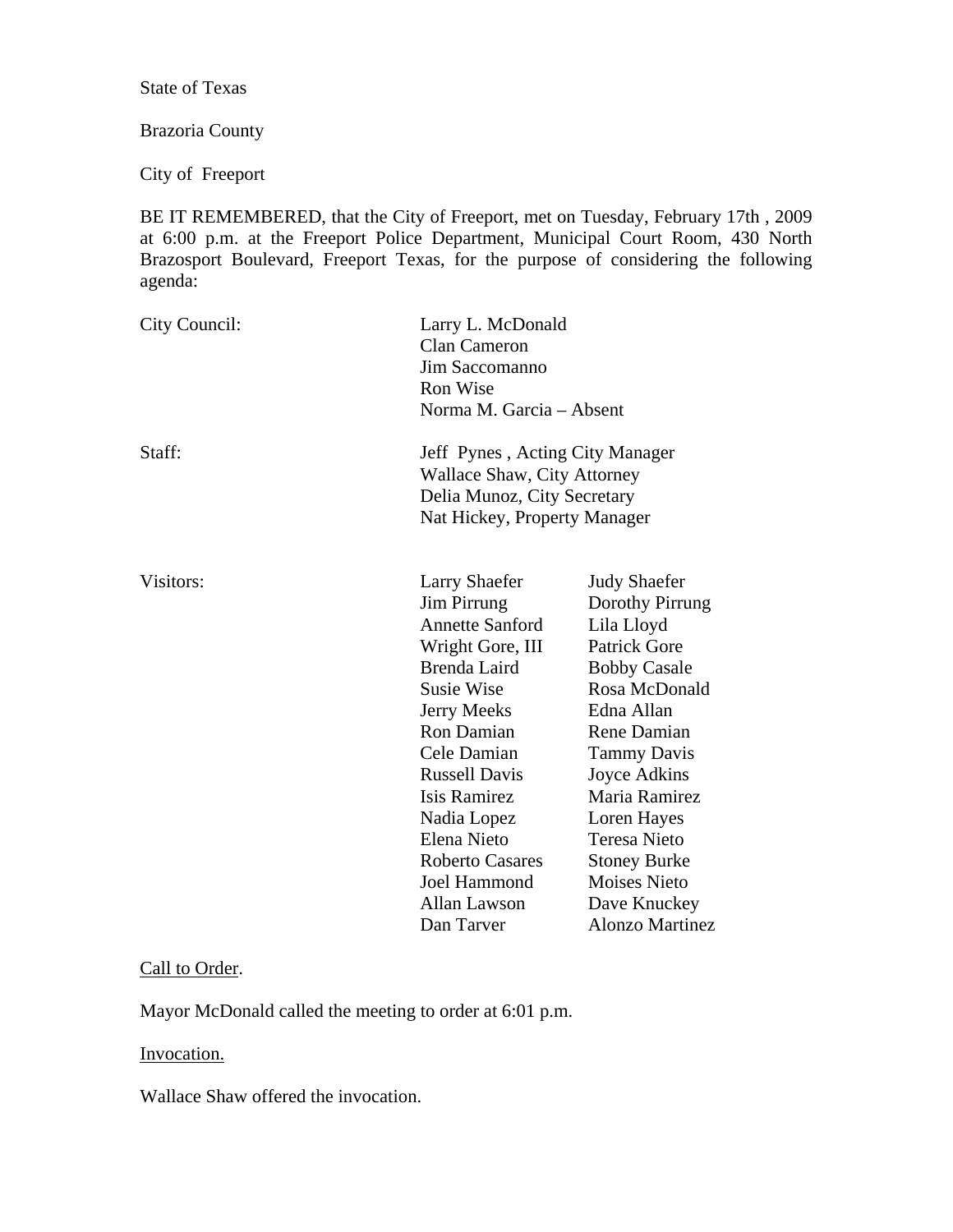#### Pledge of Allegiance.

Mayor McDonald led the Pledge of Allegiance.

## Consideration of the approval of the February 2, 2009 Council Minutes.

On a motion by Councilman Cameron, seconded by Counilman Saccommano, with all present voting "aye", Council unanimously approved the February 2, 2009 council minutes.

## Attending Citizens and Their Business.

No citizen's comments.

Consideration of the approval of Resolution No. 2009- 2216 authorizing the Mayor and the City Secretary of said City to execute and attest, a Joint Election Agreement and Contract for Election Services with the County Clerk of Brazoria, Texas, for the May 9, 2009, regular election.

On a motion by Councilman Cameron, seconded by Councilman Saccomanno, with all present voting "aye", Council unanimously approved Resolution No. 2009-2216, authorizing the Mayor and the City Secretary of said City to execute and attest, a Joint Election Agreement and Contract for Election Services with the County Clerk of Brazoria, Texas, for the May 9, 2009, regular election.

Consideration of the approval of revising the Consent to Use of Easements for the installation of a natural gas line for its tenants previously granted to Port Freeport by deleting the easements on Lots  $8 \& 9$ , Block  $8 \& 6 \& 1$  for Freeport Townsite and all of the Terminal Street right of way.

On a motion by Councilman Cameron, seconded by Councilman Saccomanno, with all present voting "aye", Council unanimously approved revising the Consent to Use of Easements for the installation of a natural gas line for its tenants previously granted to Port Freeport by deleting the easements on Lots 8 & 9, Block 8 of the Freeport Townsite and all of the Terminal Street right of way.

Consideration of the approval of authorizing the City Manager to advertise for bids for an easement to install a natural gas pipeline to serve Port Freeport tenants in the existing easements on Lots 8 & 9, Block 8 of the Freeport Townsite and all of the Terminal Street right of way; and setting a bid date therefore.

On a motion by Councilman Cameron, seconded by Councilman Saccomanno, with all present voting "aye", Council unanimously approved authorizing the City Manager to advertise for bids for an easement to install a natural gas pipeline to serve Port Freeport tenants in the existing easements on Lots 8 & 9, Block 8 of the Freeport Townsite and all of the Terminal Street right of way and setting March l6, 2009 at 5:00 p.m. for a bid date.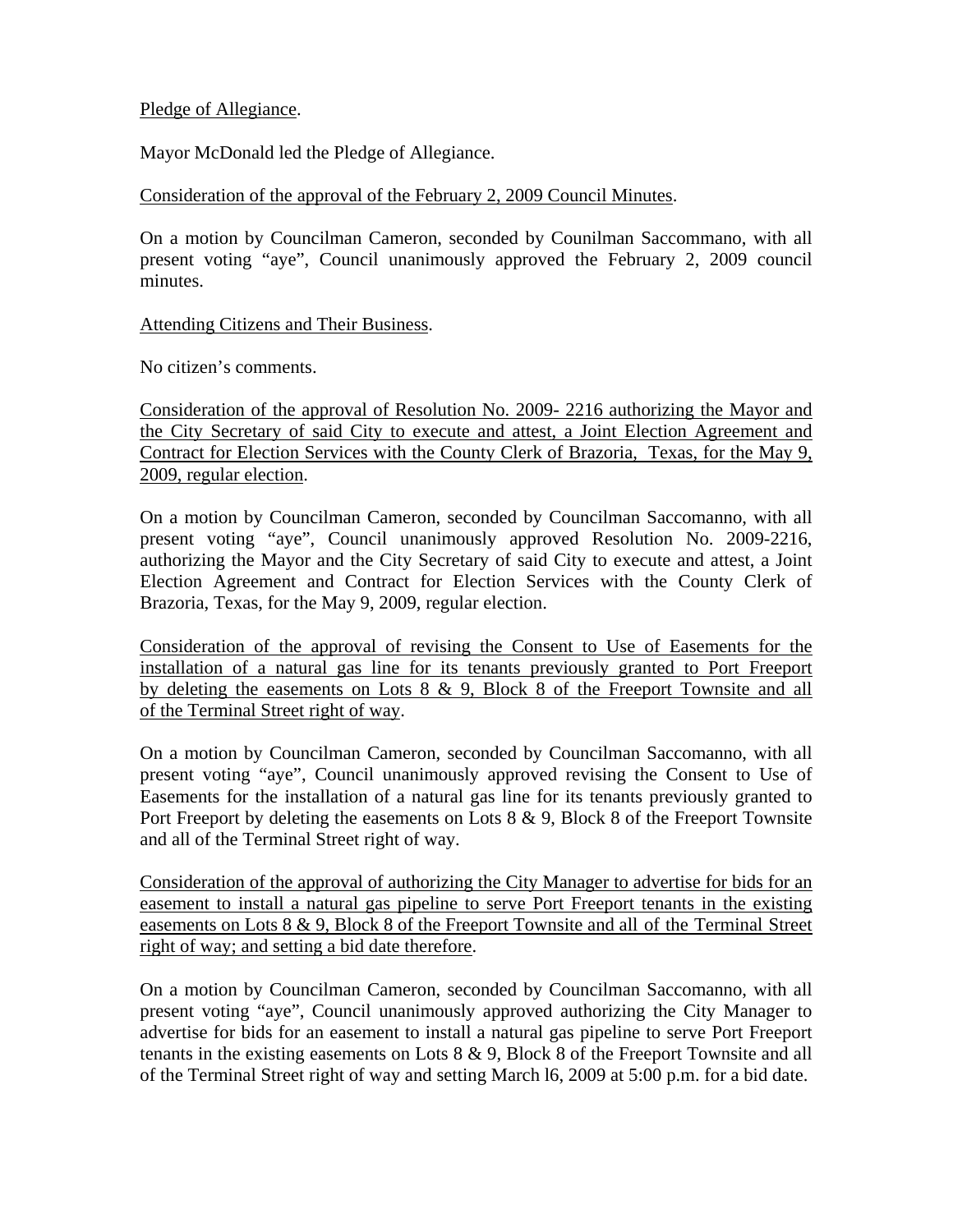Consideration of the approval of a request from Veolia Water to purchase a belt press and required components (conveyor for transportation sludge from the belt press to a dumpster, building cover, and electrical work need) for the City's wastewater facility.

On a motion by Councilman Cameron, seconded by Councilman Saccamanno, with all present voting "aye", Council unanimously approved Jerry Meeks' of Veolia Water to purchase a belt press and required components (conveyor for transportation sludge from the belt press to a dumpster, building cover, and electrical work need) for the City's wastewater facility, estimate cost is \$250,000.

Consideration of the approval of Change Order No. 1, "Installation of metal guard rail along Dezavala Street Drainage Ditch" to the Velasco Blvd Pavement and Drainage project.

On a motion by Councilman Wise, seconded by Councilman Saccomanno, with all present voting "aye", Council unanimously approved Change Order No. 1, "Installation of metal guard rail along Dezavala Street Drainage Ditch" to the Velasco Blvd. Pavement and Drainage project, a cost of \$22,617.00. At Council's request, Mr. Rene Damian of Damian Associates explained the Change Order, consisting of labor, equipment and material to install 500 feet of guard rail, 4 radius rails and 6 turn downs along Dezavala Street. The contractor is Matula & Matula Construction, Inc.

# Elected Official Report

Councilman Saccomanno attended a Senior Citizens Commission meeting on Monday the  $16<sup>th</sup>$  of February, 2009. Loretta Washington and Pat Sheldon from West Columbia presented a program on Black History Month. They have 40 signed up for a Galveston event.

Mayor McDonald thanked Mr. Stoney Burke for serving on the City Manager's Oral Interviews committee.

Mayor McDonald opened the work session at 6:42 p.m.

#### **Work Session**

# Administration Report

No Report

Rene Damian of Damian & Associates reviews the Scope of Work for Central Lift Station Rehabilitation and authorizes the commencement of the design engineering.

Mr. Rene Damian discussed the scope of work at the Central Lift Station. The station is more than 50 years old. He showed pictures of the deteriorated condition. He also discussed the costs and the options for repair. Council tabled this item for further study.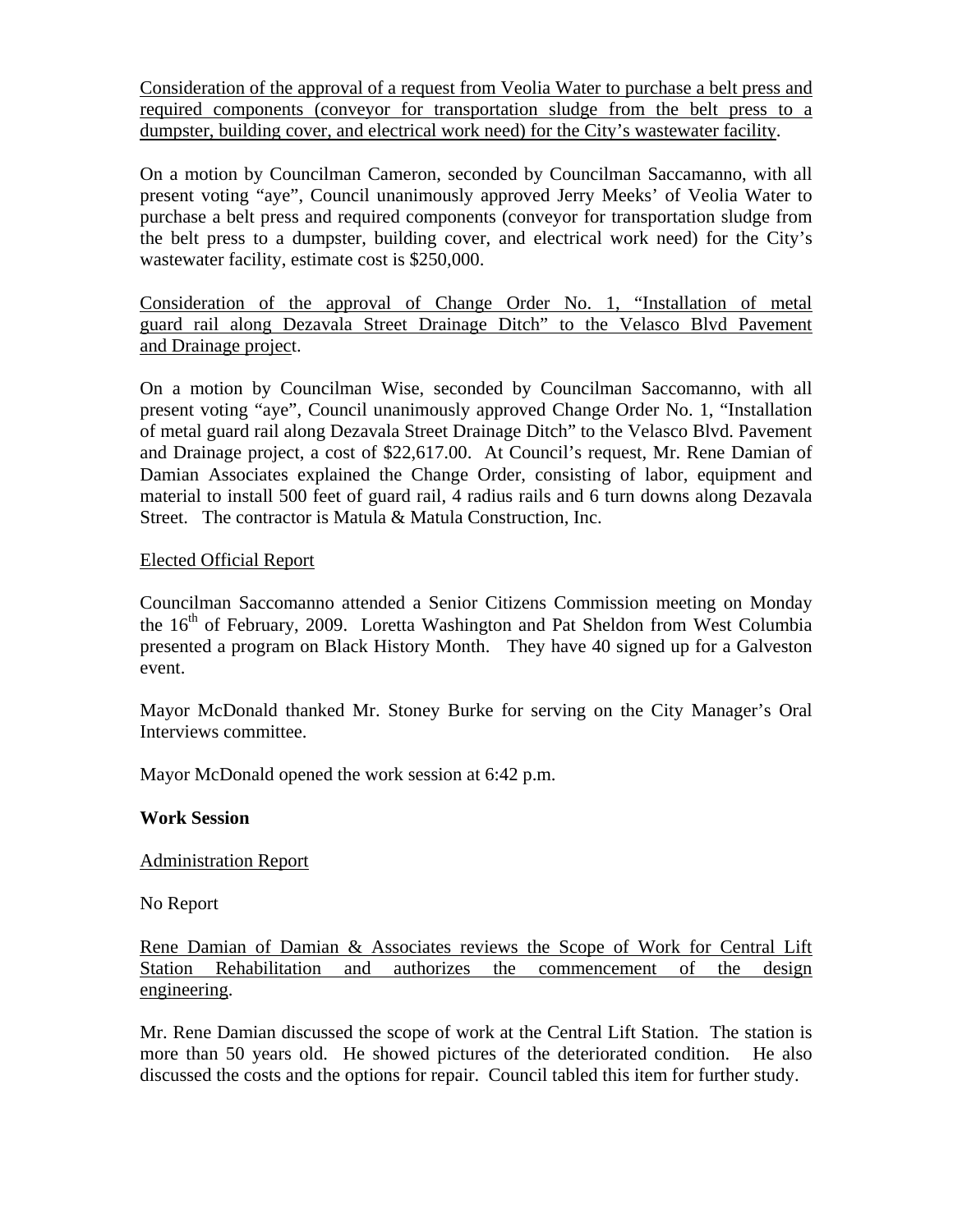Discussion regarding a no smoking ordinance.

Annette Sanford stated that she had talked to several business owners concerning a no smoking ordinance. Most felt that what we have now is a friendly atmosphere, smokers seat on a smoking area and non smokers on a no smoking area. She felt that most wanted to keep it as such.

Councilman Saccomanno said that Legislation filed this session would enact a comprehensive, statewide smoking ban, felt that a non smoking ban was on its way from the state.

There being a quorum with EDC, Bobby Casale left the council chambers.

Dan Tarver felt that citizens should choose their personal preference and not frequent business they find objectionable.

William Rains felt that Freeport had more important issues than a non smoking ordinance.

Stanley Burke stated that that Freeport needed a non smoking ordinance, smokers endanger others health.

Alonzo Martinez and Roberto Casares suggested that it should be at the business's discretion.

Elena Nieto said in her business, she had a non smoking sign and had no problems with customers coming back.

Bobby Casale of Bridge Harbor listed cities that had passed a "no smoking ordinance". He said that smoking in public is a nuisance issue and a health hazard. He wanted Freeport to be a smoke free environment city. He also discussed the need to reduce children's access to cigarettes. He talked about the time he spent in the hospital, due to second hand smoke.

Maria Ramirez allows smoking in her restaurant and has not been an issue. Very rare at times she has asked a customer to put out the cigarette.

Gloria Molina allowed smoking in her restaurant and felt that she had not lost any customers. She didn't mind having a section of non smokers and smoking areas.

Councilman Saccomanno suggested that council wait on the state's discretion and Council agreed. The matter closed for discussion.